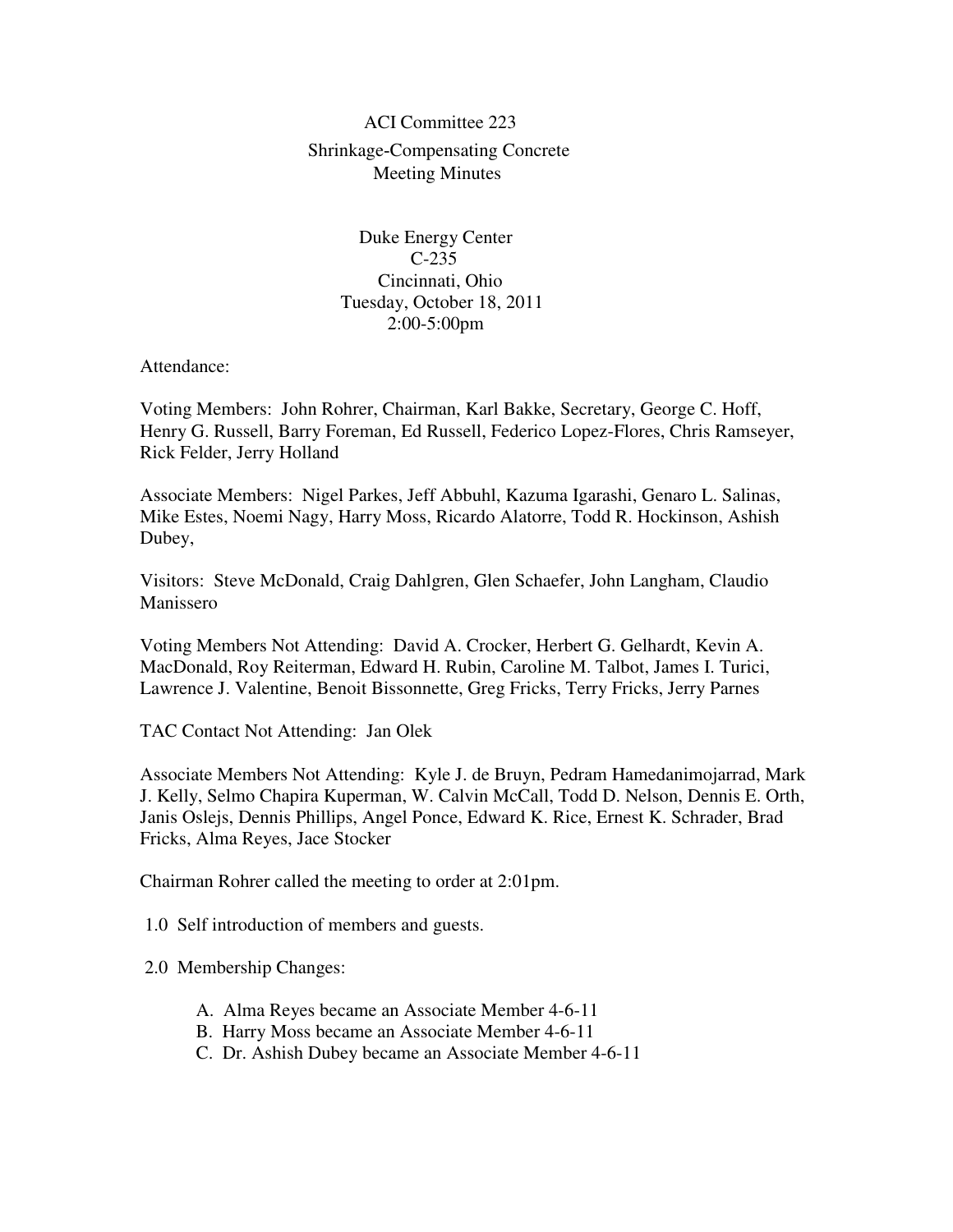3.0 Minutes: The meeting minutes from the Tampa meeting 4-5-11 were reviewed and unanimously approved as written by those present (9 Voting Members present). Draft meeting minutes were previously posted on the Committee website. No comments were received from the posted document.

## 4.0 Old Business

A. Sub-Committee Reports

- i. Shrinkage Compensating Concrete-Non-reinforced Concrete or Mortar: Ed Russell has taken over as the chair for this subcommittee. A meeting was held 10-18-11. Ed Russell reported that the topics discussed included fiber reinforced shrinkage compensating concrete, shrinkage compensating concrete as a grout, and shrinkage reduction of concrete using low dose component additives. Any other ideas will be welcomed by the subcommittee.
- ii. Shrinkage Compensating Concrete Construction: Karl Bakke reported that a meeting was held just before the main committee. The subcommittee continued work on the "Shrinkage Compensating Concrete Construction Checklist-Appendix XX". The intent is to continue development for inclusion in the next document revision. Assignments for section revisions have been made. The working document, current through today's meeting will be posted on the committee website for review by all members.
- iii. 223 Technical Session Status Report: Chris Ramseyer reported that The Technical Session has been approved for the Toronto fall 2012 meetings. A call for papers is planned in Concrete International (CI)-information submitted to CI in the next 2 weeks.. The intent is to have final papers submitted no later than 3 months prior to Toronto.
- iv. Technical Session Tribute to Bob Gulyas: A technical session tribute to Bob Gulyas was held Monday afternoon. John Rohrer reported that some of Bob's family attended. Those in attendance really enjoyed the stories about Bob.

5.0 New Business:

 A. Chris Ramseyer made a presentation on a 9000 cubic yard water tank project using shrinkage compensating concrete in Springfield, IL that he and graduate student Kyle Renevier are working on. In place strain gauges have been installed with initial measurements presented. Data will be collected long term provided the equipment isn't damaged during back filling. A follow up presentation(s) is planned to the committee.